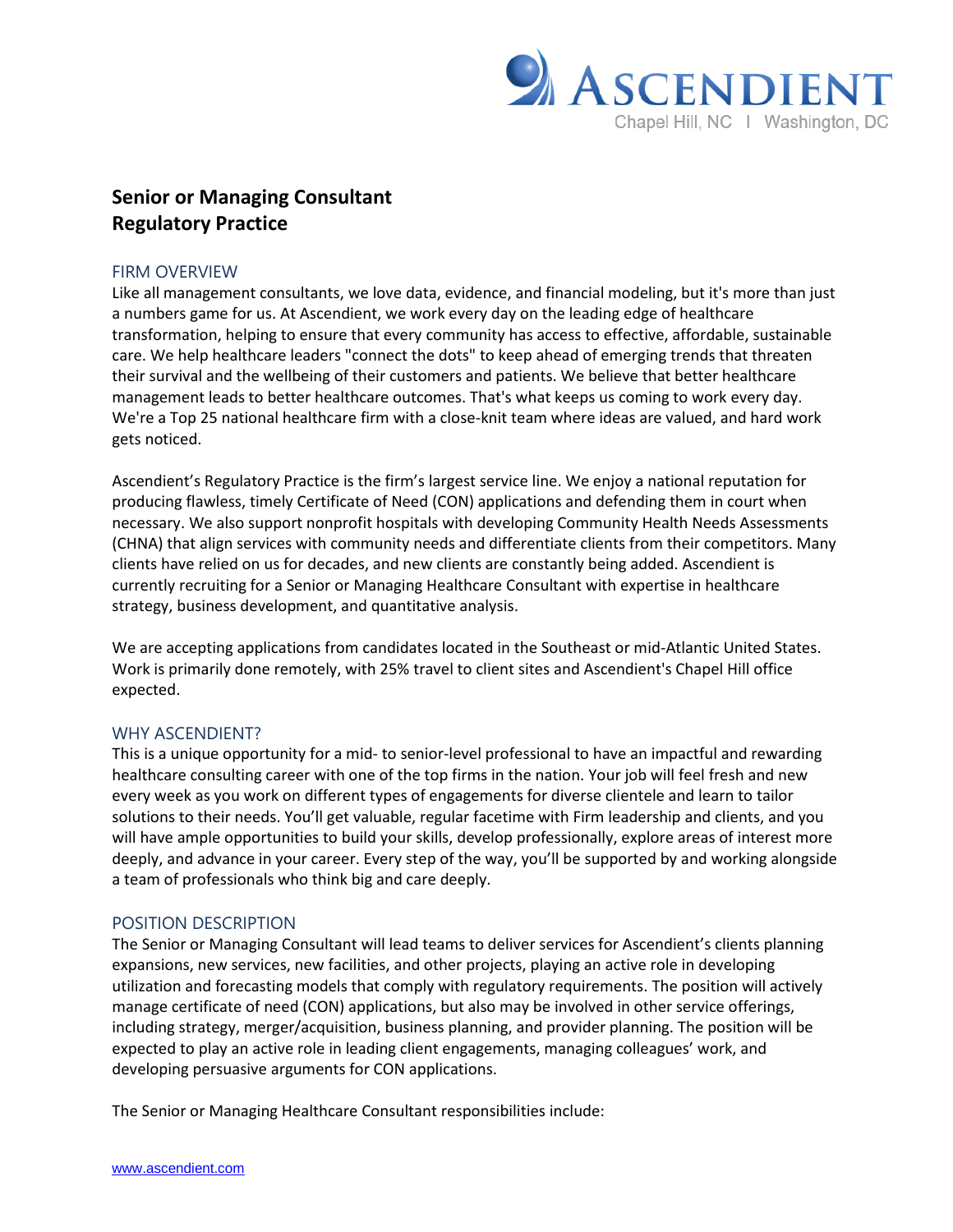

- Analyzing, interpreting, and presenting clients' internal data and detailed market data
- Generating arguments and financial models that support clients' strategic goals
- Developing polished, written deliverables that critically assess the needs of each project
- Assessing the impact of strategic alternatives
- Demonstrating attention to detail with the ability to summarize recommendations at an executive level
- Managing colleagues and ensuring their deliverables meet deadlines and required standards of accuracy and quality (Managing Consultant level)
- Taking "start to finish" ownership of projects to ensure timely completion of high-quality deliverables (Managing Consultant level)
- Maintaining project schedules and consistently meeting deliverable deadlines
- Staying abreast of emerging industry trends and legislation
- Translating industry and market research into relevant recommendations
- Interacting with clients to achieve objectives

# **PROFICIENCIES**

**Forward-Thinking:** You enable team members to execute at their highest levels by anticipating project needs, encouraging brainstorming, and staying abreast of industry trends and policy.

**Quality Communication**: You excel at communication, both written and oral, including proficiency in spelling, grammar, and punctuation. You are proficient at digesting volumes of information and quickly summarizing in writing and/or orally.

**Problem-Solving:** You are a creative and calm problem solver and continually demonstrating poise, tact, sound judgment, diplomacy, and humility. You exhibit strong interpersonal skills and the ability to handle discreetly sensitive and confidential matters.

**Detail-Oriented, Multi-Tasking**: You exhibit organizational skills, the ability to manage multiple projects with ease, and the persistence to meet deliverables with grace and finesse. You can sustain relentless attention to detail.

**Initiative**: You are a self-starter who manages well through ambiguity, while consulting others appropriately. You demonstrate a strong work ethic.

### QUALIFICATIONS

- Minimum of 8+ years relevant experience (for Managing Consultant) or 5+ years relevant experience (for Senior Consultant)
- Bachelor's degree in Business/Healthcare Administration or commensurate experience in business/healthcare required
- Master's degree in Business Administration or Master's degree in Healthcare Administration preferred
- Demonstrated proficiency with both attention to detail and strategic thinking
- Experience managing projects and teams preferred
- Experience with Certificate of Need processes and regulatory requirements preferred
- Ability to balance multiple projects and tasks simultaneously